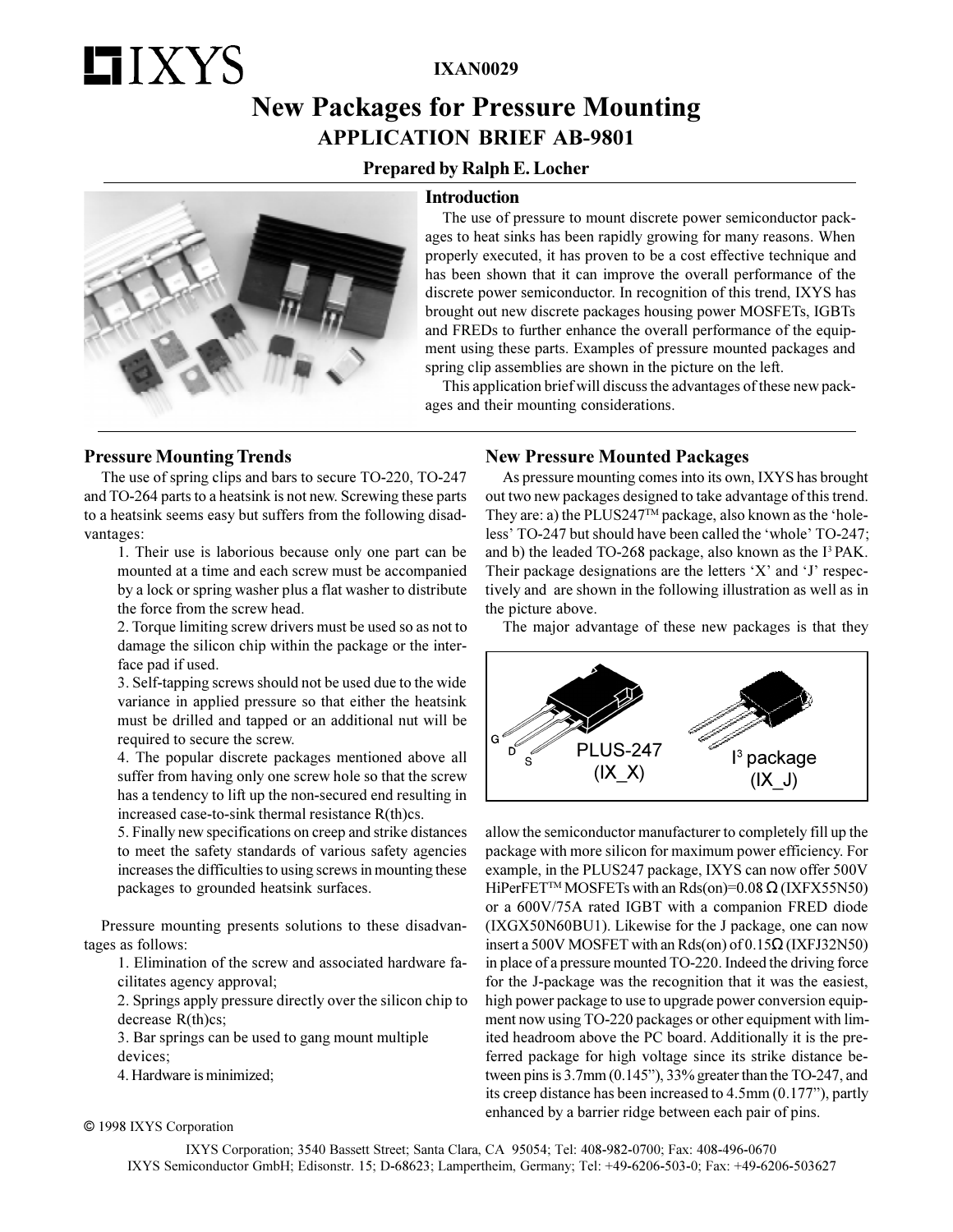



All power semiconductors are limited by junction temperature so that their maximum power output is only as good as the overall thermal design of the equipment. The total thermal resistance junction-to-ambient R(th)ja can be subdivided into three components, namely the thermal resistances between junction-to-case, case-to-sink and sink-to-ambient. In equation form:

 $R(th)ja = R(th)ic + R(th)cs + R(th)sa$ 

As larger and larger silicon chips have been encapsulated into discrete housings, the importance of R(th)cs has grown because it has not decreased at the same rate as  $R(th)$ jc.  $R(th)$ cs is a function of many factors, as explained in the next section, but one important contributor is the area of the heat flow path. It turns out that the PLUS247 package has the same tab area as the TO-264 package, so that they share the same value for R(th)cs of 0.15K/W. As shown in Figure 2, this results in an immediate increase of about 10% in current handling capability for the same size silicon chip housed in the standard TO-247 package. The smaller J package shares the same value as the TO-247.

#### **Pressure Mounting Considerations**

R(th)cs is a function of many factors, such as flatness and surface preparation of both the discrete package and heatsink, type of insulating washer and or thermally conductive compound, mountdown pressure and, as already mentioned, the area of the heat flow path. The best conducting contact is metal to metal but there are always air voids in a dry contact due to surface finish. Depending upon the thermal and electrical requirements of the system, the packaging engineer will choose a thermal grease and/or some form of lubricating or insulating washer to fit between the device and the heatsink to eliminate air voids.

The requirements and preparation of the mounting area on the heatsink for pressure mounted parts depends upon the selection of the thermally conducting compound or washer.

#### **Thermal Grease**

Thermal greases are effective in reducing  $R$ (th)cs where the maximum air gap between surfaces is less than  $25\mu$ m (0.001"). This means that extruded aluminum heatsinks will require some surface milling for housings larger than TO-220 because the nominal flatness specification is  $4\mu$ m/mm  $(0.004$ <sup>2</sup>/in). To minimize the effects of heatsink finish, the heatsink mounting surfaces should be flat within 0.001"/in and the roughness should not exceed 125 microinches.

 IXYS recommends Dow Corning 340 heatsink compound or Berulub FZ1E3 (Bechem, silicone free) , which contains alumina oxide particles to reduce  $R(th)cs$ .  $R(th)cs$  of a 'greased' interface is typically 30-50% less than a dry joint and varies less with pressure. The grease should be rolled onto the heatsink surface to thickness of  $30 - 50\mu m (0.001" - 0.002")$ . A range of 150kPa - 300kPa (20-40 PSI) is usually sufficient to ensure good thermal conduction.

#### **Thermally Conductive Pads**

Today the packaging engineer has a literal cornucopia of pads to choose from to meet his needs of isolation voltage, environmental restrictions, moisture and thermal conductance. Reference 1 has a more thorough comparison of various materials used in these pads. Mica washers coated with thermal grease on both sides provide a very low cost, good thermal conductive joint with high dielectric strength. Its major disadvantage is its brittleness and susceptibility to puncture by burrs on either the heatsink or semiconductor package. A better choice to meet high isolation voltage requirements are ceramic washers because they combine high dielectric strength with good thermal conductivity. However, they are also brittle and require thermal grease to fill in air voids between the interface layers.

IXYS manufactures its own Direct-Copper-Bonded (DCB) ceramic substrates for its multitudinous power module families of products. It has developed DCB pads for the TO-247 and TO-264 packages, which can be bought individually. Again either thermal grease or a non-insulating grease replacement material such as Q-Pad 3® from Bergquist or Thermstrate® from Power Devices. Both materials conform to the mating surfaces when exposed to modest heat and pressure to achieve relatively low thermal resistance.

There are many objections to the use of thermal greases due to their messiness, incompatibility with soldering systems, possibility of outgassing and drying out with time. There has also been much research work performed to develop 'low pressure' types of interface tabs, for which the power industry probably has to thank the IC industry for developing high speed digital products that require heatsinking. Consequently there is not only a very large selection of both insulating and non-insulating interface pads available on the market today from many different manufacturers but also new pads designed specifically for low pressure applications.

In theory the measurement of  $R$ (th)cs is simple but it has proven very difficult to duplicate measurements amongst different test labs. There are too many variables involved, includ-